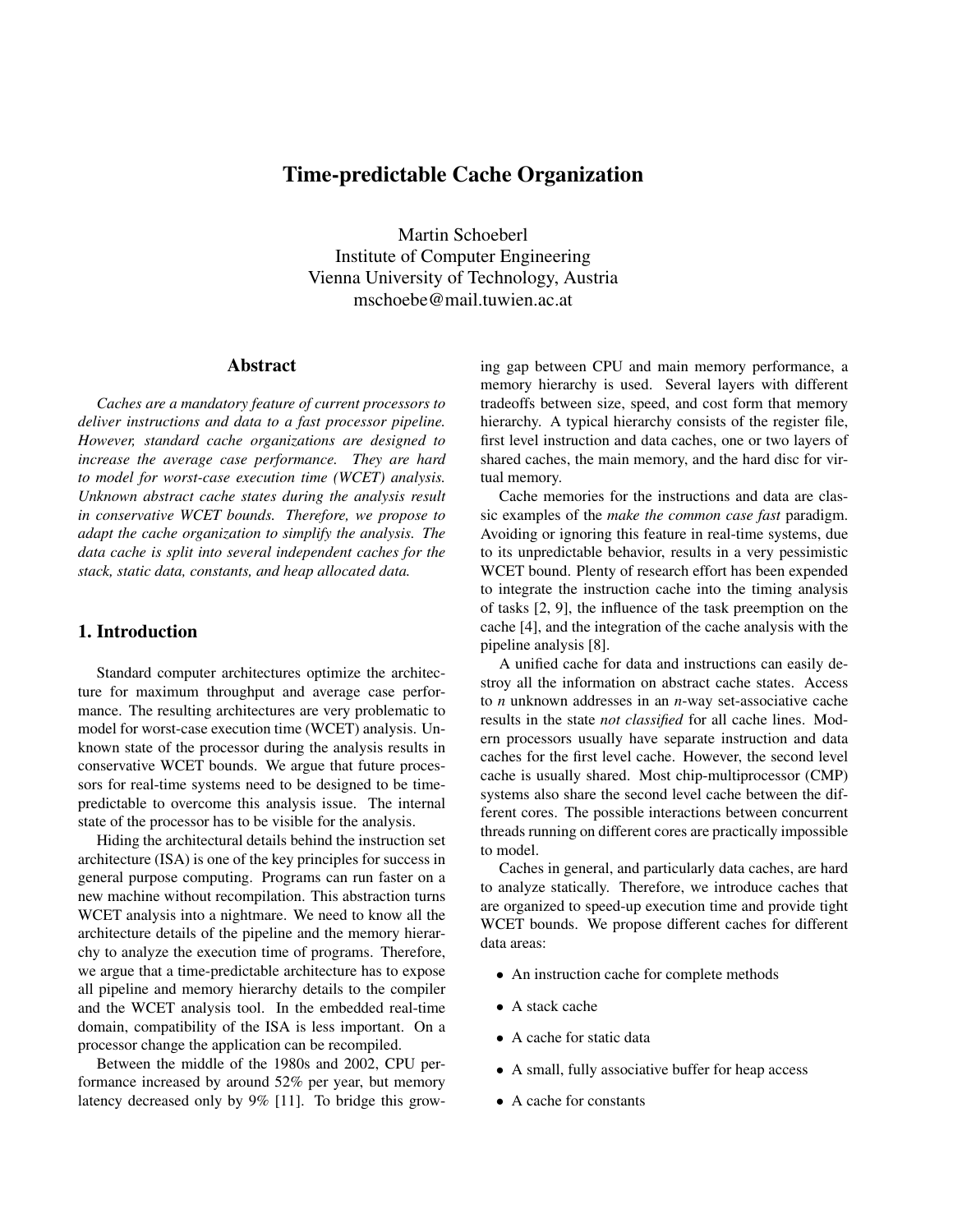Furthermore, the integration of a program- or compilermanaged scratchpad memory can help to tighten the bounds for hard to analyze memory access patterns.

The concepts, presented in this paper, are language agnostic. Although, the discussion of virtual method dispatch tables is biased towards object-oriented languages, such as C++ and Java.

## 2. Related work

Edwards and Lee argue that a new research discipline is needed for time-predictable embedded systems: "It is time for a new era of processors whose temporal behavior is as easily controlled as their logical function" [5]. A first simulation of their PRET architecture is presented in [14]. PRET implements the SPARC V8 ISA in a six-stage pipeline and performs chip level multithreading for six threads to eliminate data forwarding and branch prediction. Scratchpad memories are used instead of instruction and data caches. The shared main memory is accessed via a TDMA scheme, called memory wheel, similar to the TDMA based arbiter used in the JOP CMP system [15]. The SPARC ISA is extended with a *deadline* instruction that stalls the current thread until the deadline is reached. This instruction is used to perform time based, instead of lock based, synchronization.

The most problematic processor features for WCET analysis are the replacement strategies for set-associative caches [10]. A pseudo-round-robin replacement strategy of the 4-way set-associative cache in the ColdFire MCF 5307 effectively renders the associativity useless for WCET analysis. The use of a single 2-bit counter for the whole cache destroys age information within the cache sets. Slightly more complex pipelines, with branch prediction and outof-order execution, need an integrated pipeline and cache analysis to provide useful WCET bounds. Such an integrated analysis is complex and also demanding with respect to the computational effort. Consequently, Heckmann et al. suggest the following restrictions for time-predictable processors: (1) separate data and instruction caches; (2) locally deterministic update strategies for caches; (3) static branch prediction; and (4) limited out-of-order execution.

Reineke et al. analyzed the predictability of different cache replacement policies [18]. It is shown that the least recently used (LRU) policy performs best with respect to predictability. Pseudo-LRU and FIFO perform similarly. Both perform considerably worse than LRU.

## 3. Split data caches

For the cache analysis the addresses of the memory accesses need to be predicted. The addresses for the instruc-

tion fetch are easy to determine<sup>1</sup> and the access to stack allocated data, e.g. function arguments and local variables, is also quite regular. The addresses can be predicted when the call tree is known.

The addresses for heap allocated data are very hard to predict statically – the addresses are only known at run $time<sup>2</sup>$  A data cache that caches heap and stack content suffers from the same problem as a unified instruction and data cache: an unknown address for a heap access will evict one block from all sets in the abstract cache state and will increase the age of all cache blocks. Therefore, we propose to split the data cache into caches for different memory areas.

#### 3.1. Stack data

Access patterns to stack allocated data are different from heap or static allocated data. Addresses in the stack are usually easy to predict statically as the allocation addresses of stack frames can be predicted by the analysis of the call tree. Furthermore, a new stack frame for a function call does not need to be cache consistent with the main memory. The involved cache blocks need no cache fill from the main memory.

The regular access pattern to the stack cache will not benefit from set associativity. Therefore, the stack cache is a simple direct mapped cache. The stack contains local variables and the write frequency is higher than for other memory areas. The high frequency mandates a write back organization.

A stack cache is similar to a windowed register file. When the cache overflows, which can happen only during a call, the oldest frame or frames have to be moved to the memory. A frame only needs to be loaded from the memory when a function returns. A write back occurs first when the program reaches a call depth resulting in a wrap around within the cache. A cache miss can only occur when the program goes up in the call tree and needs access to a cache block that was evicted by a call down in the call tree.

On a return, the previously used cache blocks can be marked empty, as function local data is not accessible after the return. As a result, cache lines will never need to be written back on a cache wrap around after return. The stack cache activity can be summarized:

- A cache miss can only occur after a return. The first miss is at least *one cache size* away from a leaf in the call tree
- Cache write back can only occur after a function call. The first write back is *one cache size* away from the root of the call tree

<sup>&</sup>lt;sup>1</sup>Assuming avoidance of function pointers and computed gotos.

<sup>2</sup>We found no publication that described analysis of the data cache for heap allocated data.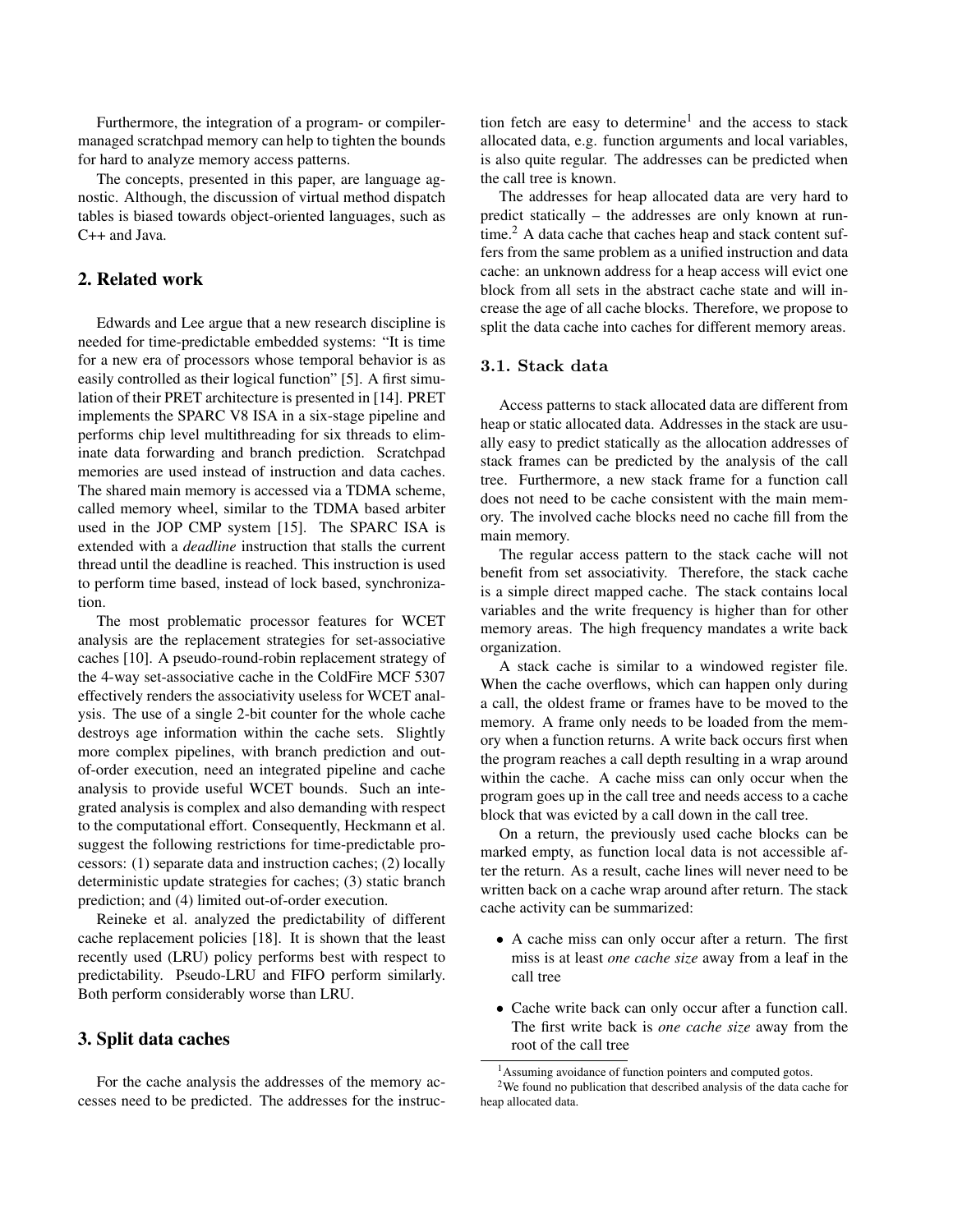We can make the misses and write backs more predictable by forcing them to occur at explicit points in the call tree. At these points, the cached stack frames are written back to the main memory and the whole stack cache is marked empty. If we place the flush points at function calls in the call tree that are within *one cache size* from the leaf functions, all cache accesses into that area are guaranteed hits. This algorithm can actually improve WCET because most of the execution time of a program is spent in inner loops further down the call tree.

Stack data is usually not shared between threads and no cache coherence and consistence protocol – the major bottleneck for CMP scaling – needs to be implemented for a CMP system.

In C it is possible to generate non-regular stack access patterns that violate the described access rules, e.g., propagate stack allocated data to callees or other threads. The compiler can detect these patterns by escape analysis and can generate safe code, e.g. allocating this data on a second stack on the heap. This detection is also needed for the register allocation of local variables.

## 3.2. Static data

For conservatively written programs with statically allocated data, the address of the data is known after program linking. Value analysis results in a good prediction of read and write addresses. The addresses are the input for the cache analysis. In [6], control tasks from a real-time benchmark were analyzed. For this benchmark 90% of the memory accesses were predicted precisely.

Therefore, we propose to implement an additional cache that covers the address area of the static data, e.g., class fields in Java. The address range of the cache needs to be configurable and is set after program loading. As static data is shared between threads, a CMP must implement a cache coherence protocol.

#### 3.3. Heap allocated data

In a modern object oriented language, data is usually allocated on the heap. The addresses for the objects are only known at runtime. It is possible to analyze local cache effects with unknown addresses for an LRU set-associative cache. For an *n*-way associative cache the history for *n* different addresses can be tracked. As the addresses are unknown, a single access influences *all* sets in the cache. The analysis reduces the effective cache size to a single set.

Even when using such a language in a conservative style, where all data is allocated during an initialization phase, it is not easy to predict the resulting addresses. The order of the allocations determines the addresses of the objects. When the order becomes unknown at one point in the initialization phase, the addresses for all following allocations cannot be determined precisely.

We propose to implement the cache architecture exactly as it results from this analysis – a small, fully associative cache with an LRU replacement policy. The emphasis of the data cache is on associativity instead of capacity. To avoid false positives in the analysis, the cache line will be a single word.

The LRU policy is difficult to calculate in hardware and only possible for very small sets. Replacement of the oldest block gives an approximation of LRU. The resulting FIFO strategy can be used for larger caches. To offset the less predictable behavior of the FIFO replacement [18], the cache has to be much larger than an LRU based cache.

## 3.4. Constants

In procedural languages, such as C, the constant area primarily contains string constants and is small. For object oriented languages, such as C++ and Java, the virtual methods tables and class related constants consume a considerable amount of memory. The addresses of the constants are known after program linking and are simple to predict for the WCET analysis. On a uniprocessor system the constant area and the static data can share the same cache.

For CMP systems, splitting the static data cache and the constant cache is a valuable option. In contrast to static data, constants are per definition immutable. Therefore, cache coherence and consistence needs not to be enforced and the resulting cache is simpler and can be made larger.

Another option for constants is to embed them into the code. To support this option a PC relative addressing mode is needed. However, this option is only practical for a few constants. Large virtual method dispatch tables would thrash the instruction cache. Furthermore, if the address range for the PC relative addressing is restricted, some tables would need to be duplicated, increasing the code size.

#### 3.5. Scratchpad memory

A common method for avoiding data caches is an onchip memory called scratchpad memory, which is under program control. This program managed memory entails a more complicated programming model, although it can be automatically partitioned [1, 25].

A similar approach for time-predictable caching is to lock cache blocks. The control of the cache locking [17] and the allocation of data in the scratchpad memory [26, 24] can be optimized for the WCET.

Exposing the scratchpad memory at the language level can further help to optimize the time-critical path of the application. The Real-Time Specification for Java [3] introduces scoped memory, which represents a memory re-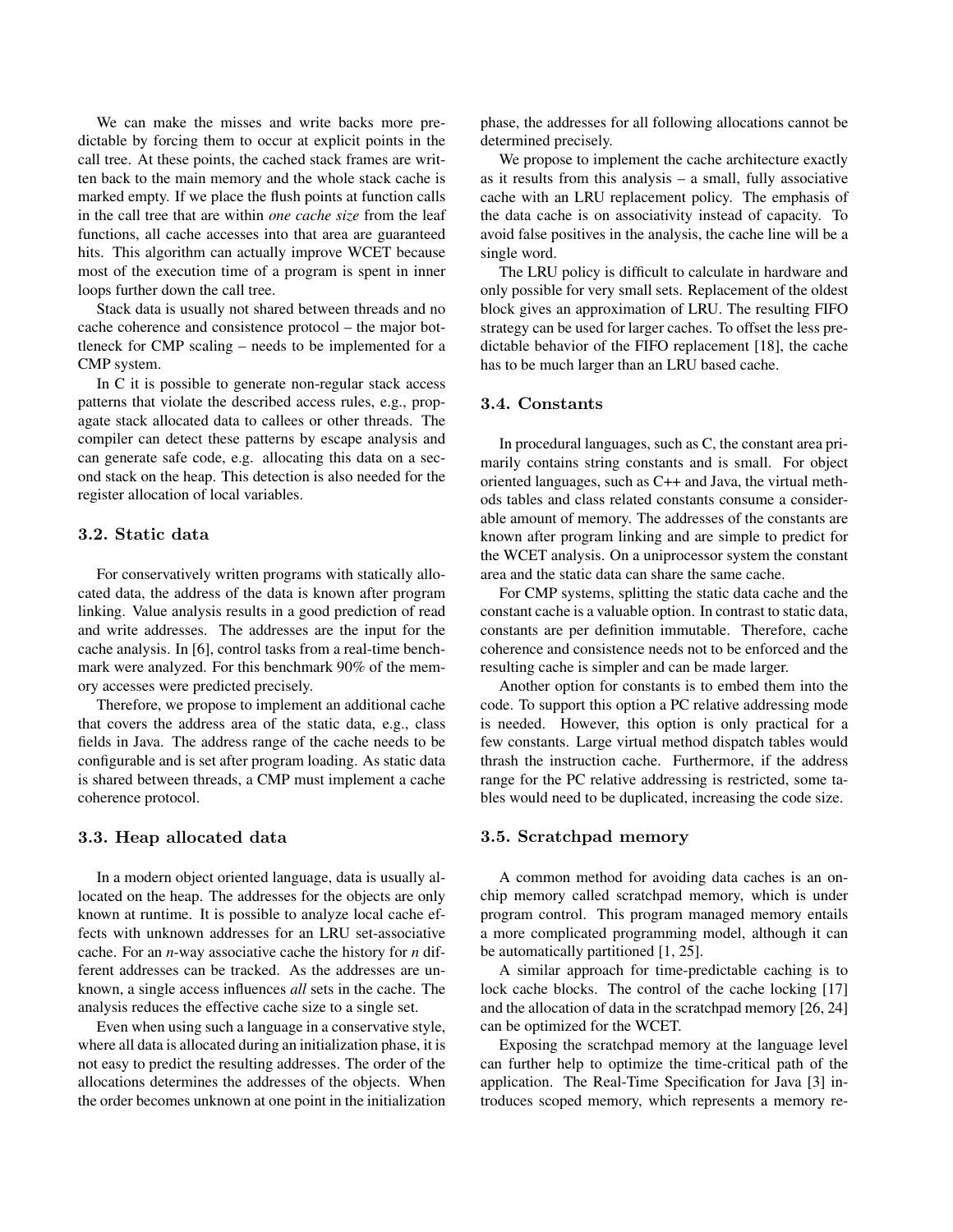gion for a limited lifetime allocation without garbage collection. This scoped memory model can be used to represent scratchpad memory at the language level. In [27] thread-local scoped memory is introduced for a CMP system to represent per processor local scratchpad memory. This local scratchpad memory also avoids cache coherence protocols.

### 4. Instruction cache

A new form of organization for the instruction cache, the *method cache*, which has a novel replacement policy, is proposed in [19]. A whole function or method is loaded into the cache on a call or return. $3$  This cache fill strategy lumps all the cache misses of a function together. All instructions except call and return are guaranteed cache hits. Only the call tree needs to be analyzed for the cache analysis. With the proposed cache organization, the cache analysis can be performed independently of the pipeline analysis.

For a full method load into the cache we need to know the length of the method. This information is available in the Java class file. For a compiled C program this information can be provided in the executable.

The WCET analysis is simpler with the method cache than with a direct-mapped cache. We only have to consider invoke and return instructions and not all instructions in a cache line for a cache analysis. As methods in the cache need to span contiguous cache blocks, a least-recently used replacement strategy is impractical. The method cache implements a FIFO replacement strategy.

The method cache needs the whole program call graph and the whole program control flow graph for the analysis. Whole program analysis with a FIFO replacement policy can become computationally impractical. Therefore, a practical approximation of the cache works as follows [13]: Within a loop, all possibly invoked methods are tested if they will fit together into the cache. If this is the case, all methods cause at most one miss in the loop.

In order to use the method cache in a RISC processor, the ISA is extended with a prefetch instruction to force the cache load. The prefetch instruction can be placed immediately before the call or return instruction. It can also be scheduled earlier to hide the cache load latency.

## 5. Discussion

The proposed splitting of caches is intended to lower the WCET bound – a design decision for time-predictable processors. Optimizing the WCET performance hurts the average case performance [22]. A data cache for all data areas is, in the average case, more efficient than splitting the same amount of on-chip memory for different data types. Therefore, the presented solution is intended for systems where the WCET performance is of primary importance.

#### 5.1. Scheduling

Cache analysis usually ignores the influence of context switches. However, on a context switch the cache data becomes usually invalid. One option to consider this effect in the schedulability analysis is to include the cost for a complete refill of the cache in the context switch time. For an implementation of time-predictable caches we can enforce this assumption in hardware. The cache content can be saved and restored on a thread switch in the same way as registers are saved and restored. Under the assumption that saving and restoring the whole cache in one burst is better analyzable than individual cache loads, this architecture can reduce the WCET of a thread switch.

#### 5.2. Chip multiprocessors

CMP systems share the memory bandwidth between the on-chip processors and the pressure to avoid memory accesses is increased. Therefore, these systems call for large and processor local caches. Furthermore, some data needs to be held consistent between the processor local caches. Cache coherence and consistence protocols are expensive to implement and limit the number of cores in a multiprocessor system. However, not all data needs to be held coherent. Thread local data, such as stack allocated data, constant data, and instructions can be cached processor local without such a protocol. This simplification is another argument for splitting the cache for different memory areas.

For a CMP system with a processor local scratchpad memory, thread migration between cores is problematic. A possible solution is to save the scratchpad memory on a context switch into main memory and restore it on a different processor on rescheduling. The scratchpad memory increases the thread context and the context switch becomes more expensive.

This organization of the proposed cache for heap allocated data fits very well as a buffer for hardware transactional memory [12]. We will explore transactional memory as an alternative to cache coherency protocols for massively parallel CMP systems.

#### 5.3. Implementation

We have implemented some of the proposed caches in the Java processor JOP [21] and in the CMP version of JOP [16]. JOP is intended to be a time-predictable platform for real-time Java programs. As JOP is an easy target

<sup>&</sup>lt;sup>3</sup>For functions that do not fit into the cache we provide a fall-back mechanism, either with compiler support or with hardware support.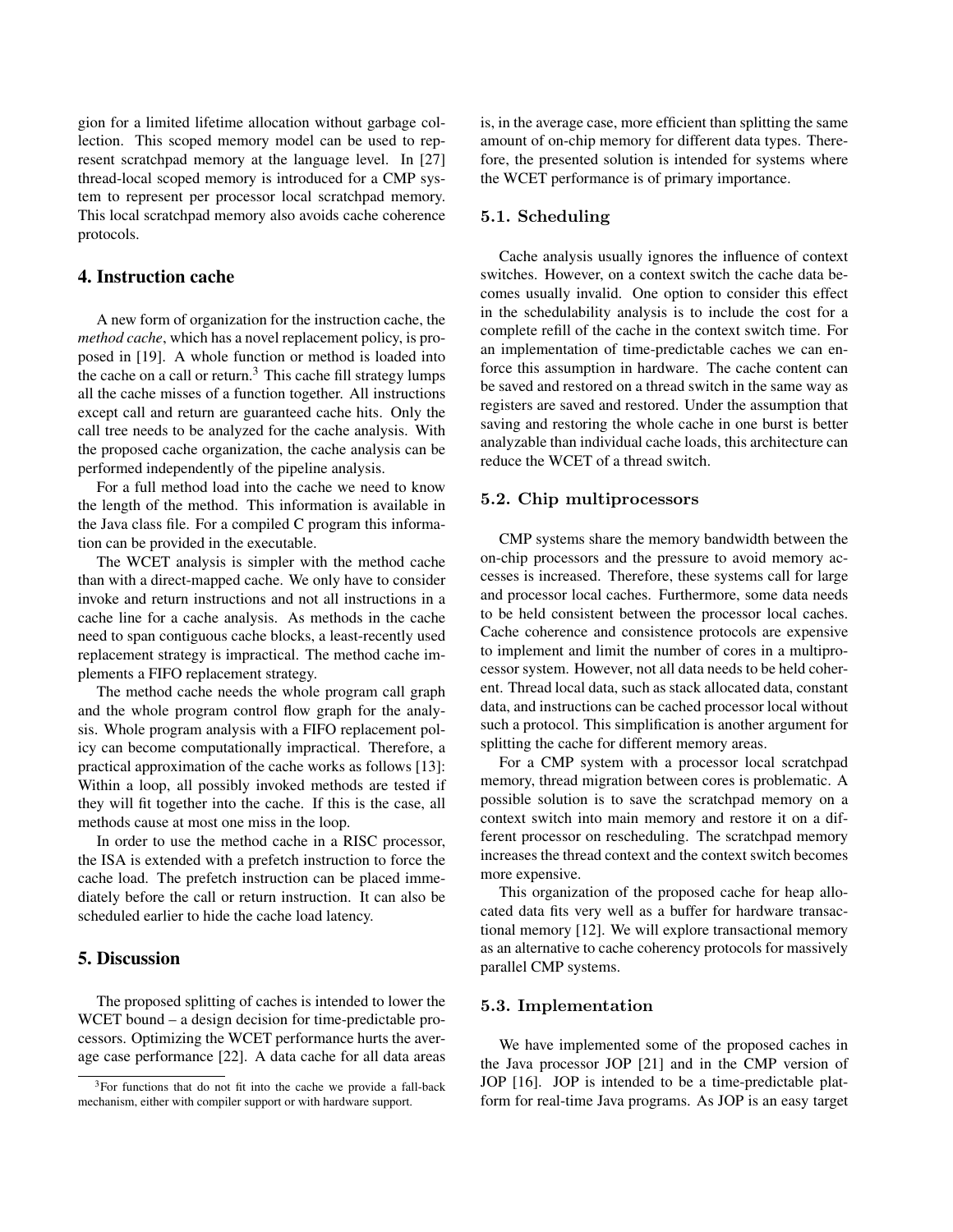for WCET analysis, two independent WCET analysis tools are available for JOP [23, 7].

The instructions are cached in the method cache. As the misses are only possible at invoke or return instructions, the pipeline can be simplified considerably. Invoke and return are implemented in microcode and wait explicitly till the method is transferred into the method cache from the main memory. As all other instructions are guaranteed hits, stalling of the pipeline, with the possible impact on the maximum clock frequency, does not have to be considered.

The stack cache in a Java processor contains – besides the stack frames for the return address and the local variables – also the operand stack. For an efficient implementation of the stack machine (the Java virtual machine is a stack machine), the two top elements are implemented in discrete registers [20]. Exchange of data between these two registers and the on-chip stack cache is automatically performed in the execution stage. The exchange between the stack cache and the main memory is performed on a thread switch. This exchange increases the context switch time, but avoids possible cache fill and write back operation at method invocations.

For a JOP CMP system we have implemented a processor local scratchpad memory [27]. This memory is mapped to a thread-local scoped memory and therefore under program control. Measurements of a simple benchmark showed an average case performance increase of a factor of up to two for a 8 processor system. Integration of the threadlocal memory into the WCET analysis [23] is considered as future work.

A fully associative cache for heap allocated data is currently under development by Wolfgang Puffitsch. First experiments in a field-programmable gate array indicate that the practical limit for the associativity is around 8. Beyond that point, the cache hit detection becomes the critical path in the design. Pipelining the hit detection increases the possible associativity at the expense of an additional cycle latency.

## 6. Conclusion

For real-time systems we need a time-predictable processor to allow WCET analysis with tight bounds. In this paper we discussed the organization of caches – an architectural feature of modern processors that increases the average case performance. Caches, and especially data caches, are hard to analyze with respect to the WCET. A single access to an unknown address destroys the abstract cache state for a whole set. Therefore, we propose to split the data cache into independent caches for different memory areas. When caching stack allocated data, static data, and heap allocated data in different caches, the cache states are easier to predict. Stack and static data accesses are not disturbed by heap accessing instructions. Furthermore, splitting the physical caches and the cache analysis for different data areas reduces the state that need to be tracked by the analysis. The analysis will scale better for larger programs.

## Acknowledgement

This research has received partial funding from the European Community's Seventh Framework Programme [FP7/2007-2013] under grant agreement number 216682 (JEOPARD). The author would like to acknowledge the discussions with Wolgang Puffitsch, who is currently implementing and evaluating a fully associative data cache for JOP. Furthermore, I thank Albrecht Kadlec for his detailed review of the paper.

#### References

- [1] F. Angiolini, L. Benini, and A. Caprara. Polynomial-time algorithm for on-chip scratchpad memory partitioning. In *Proceedings of the International Conference on Compilers, Architectures and Synthesis for Embedded Systems (CASES-03)*, pages 318–326, New York, Oct. 30 Nov. 01 2003. ACM Press.
- [2] R. Arnold, F. Mueller, D. Whalley, and M. Harmon. Bounding worst-case instruction cache performance. In *IEEE Real-Time Systems Symposium*, pages 172–181, 1994.
- [3] G. Bollella, J. Gosling, B. Brosgol, P. Dibble, S. Furr, and M. Turnbull. *The Real-Time Specification for Java*. Java Series. Addison-Wesley, June 2000.
- [4] J. V. Busquets-Mataix, J. J. Serrano, R. Ors, P. J. Gil, and A. J. Wellings. Adding instruction cache effect to schedulability analysis of preemptive real-time systems. In *IEEE Real-Time Technology and Applications Symposium (RTAS '96)*, pages 204–213, Washington - Brussels - Tokyo, June 1996. IEEE Computer Society Press.
- [5] S. A. Edwards and E. A. Lee. The case for the precision timed (PRET) machine. In *DAC '07: Proceedings of the 44th annual conference on Design automation*, pages 264– 265, New York, NY, USA, 2007. ACM.
- [6] C. Ferdinand, R. Heckmann, M. Langenbach, F. Martin, M. Schmidt, H. Theiling, S. Thesing, and R. Wilhelm. Reliable and precise WCET determination for a real-life processor. In T. A. Henzinger and C. M. Kirsch, editors, *EMSOFT*, volume 2211 of *Lecture Notes in Computer Science*, pages 469–485. Springer, 2001.
- [7] T. Harmon and R. Klefstad. Interactive back-annotation of worst-case execution time analysis for java microprocessors. In *Proceedings of the Thirteenth IEEE International Conference on Embedded and Real-Time Computing Systems and Applications (RTCSA 2007)*, August 2007.
- [8] C. A. Healy, R. D. Arnold, F. Mueller, D. B. Whalley, and M. G. Harmon. Bounding pipeline and instruction cache performance. *IEEE Trans. Computers*, 48(1):53–70, 1999.
- [9] C. A. Healy, D. B. Whalley, and M. G. Harmon. Integrating the timing analysis of pipelining and instruction caching. In *IEEE Real-Time Systems Symposium*, pages 288–297, 1995.